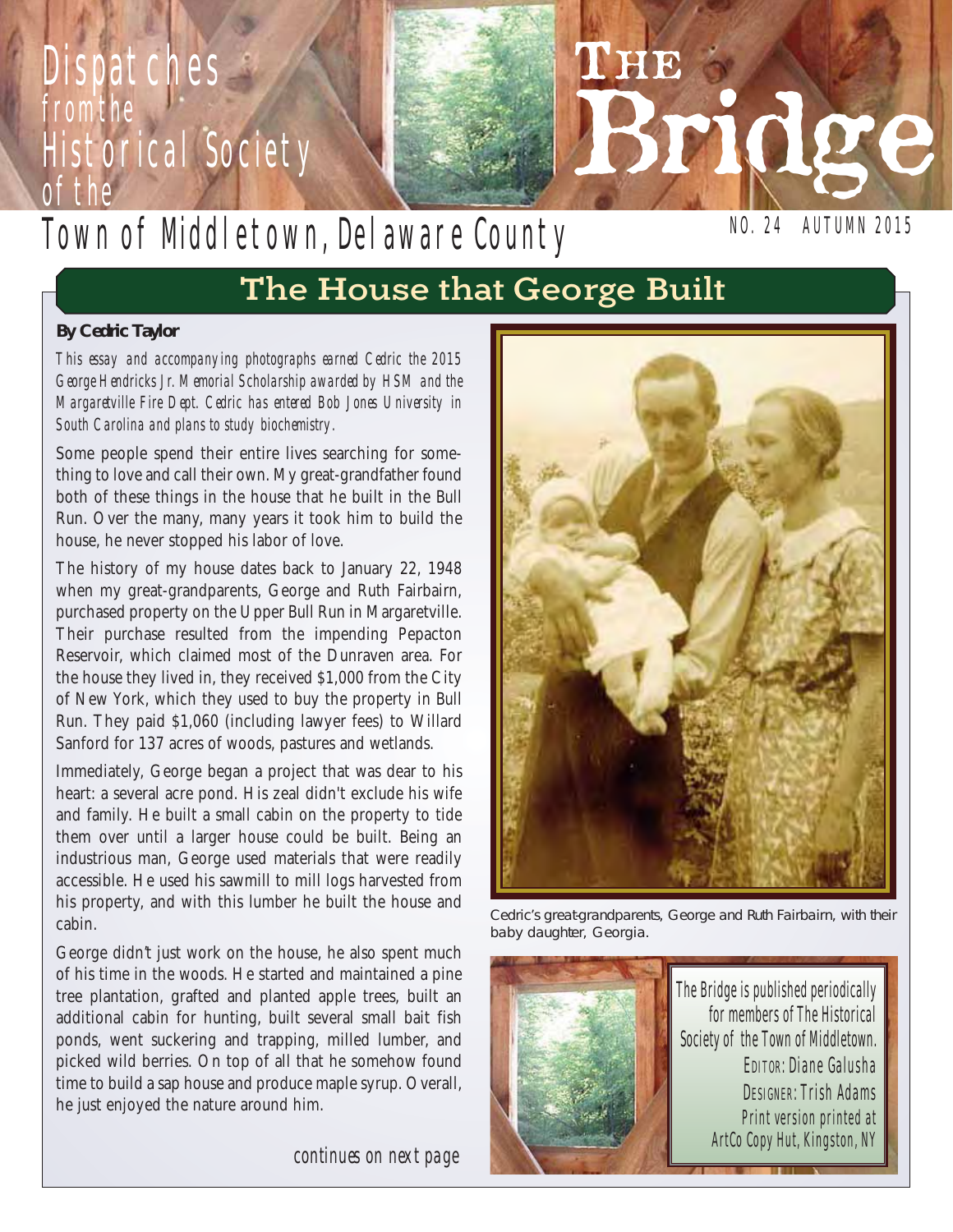### 2 The House that George Built

#### *continued from page one*

The house took about three years to be livable. From George's journal, he made reference on June 4, 1949, "I started to put in some footing, 6ft." Later that year, in October, he began working on forms for the basement as well as starting a subfloor with joists and bridging. In November of that year, he sawed lumber for the house and continued to draw dirt out of the cellar. In December, George put in some second floor studs and put up rafters. In January of 1950 he made reference to putting sheeting on the roof. In February, he worked at cellar windows and continued to take dirt from the cellar. The chimney was started in



This is the house that George built. It is still occupied by his descendants today.

September of that year. Later, in December he put a stove in the basement and spread sawdust on the floor to keep it from freezing.

George built the cabin and house concurrently. His journal entry of April 14, 1951 marked their official move to the property: "We all slept in cabin all night for the first time."

George and Ruth also kept livestock. He moved their cows from Dunraven up to Bull Run, and sold eggs and milk as a supplement to other jobs, including making wooden boxes for cauliflower grower C. Kauffmann. George also delivered feed for MJ Faulkner and worked at Dickman's gas station. At one point, he even started his own stone quarry on the property.

With the house completed enough that four rooms on the first floor were livable, George and Ruth spent their first night there on October 18, 1951. "Stayed all night in our new home for the first time." December 25, 1951: "Dave & Georgia (Taylor) came up for Christmas Dinner, first in our new house." (Georgia was a daughter of George and Ruth).

The house was built as George had money enough to buy supplies. It was not until the late '70s, or early '80s that he finished putting the siding on the house.

The amount of love and care put into the house by George can't really be separated from him. The house is the man and vice versa. His legacy and projects can still be seen today and the fruits of his labor are still being enjoyed by his great grandchildren, both figuratively and literally. While in truth George never finished the house, he left his mark on our family, and future.

Today, the house is occupied by Ken Taylor (grandson), his wife Amy, and their four children: Lil, Eli, Curtis, and Cedric. The history of the house is not without a bit of irony. The City of New York bought out George and Ruth, giving them enough money to buy the property on Bull Run. Then years later, employed by the City, their grandson Ken was able to purchase this same house on Bull Run.

#### **HSM EXECUTIVE COMMITTEE**

Diane Galusha, PRESIDENT • Tina Greene, VICE PRESIDENT • Marilyn Pitetti, TREASURER • Jackie Purdy, SECRETARY & TRUSTEES: Henry Friedman Anne Sanford, Amy Taylor, Fred Travis www.mtownhistory.org • history@catskill.net

#### **MARK YOUR CALENDAR!**

The last two events this year at HSM Hall, 778 Cemetery Rd: Sat., Oct. 24 • 12-2:30 PM HSM Annual Meeting & Luncheon. Illustrated talk by John Duda on the "Delaware & Northern RR and the Pepacton Reservoir Towns it Served."

Sat., Nov. 7 • 4 PM "The History of Lighting," by Paul Misko. This illuminating talk on how lighting has changed how we live will start with ancient oil lamps, then cover whale oil, lard, and kerosene lamps, ending with early flashlights.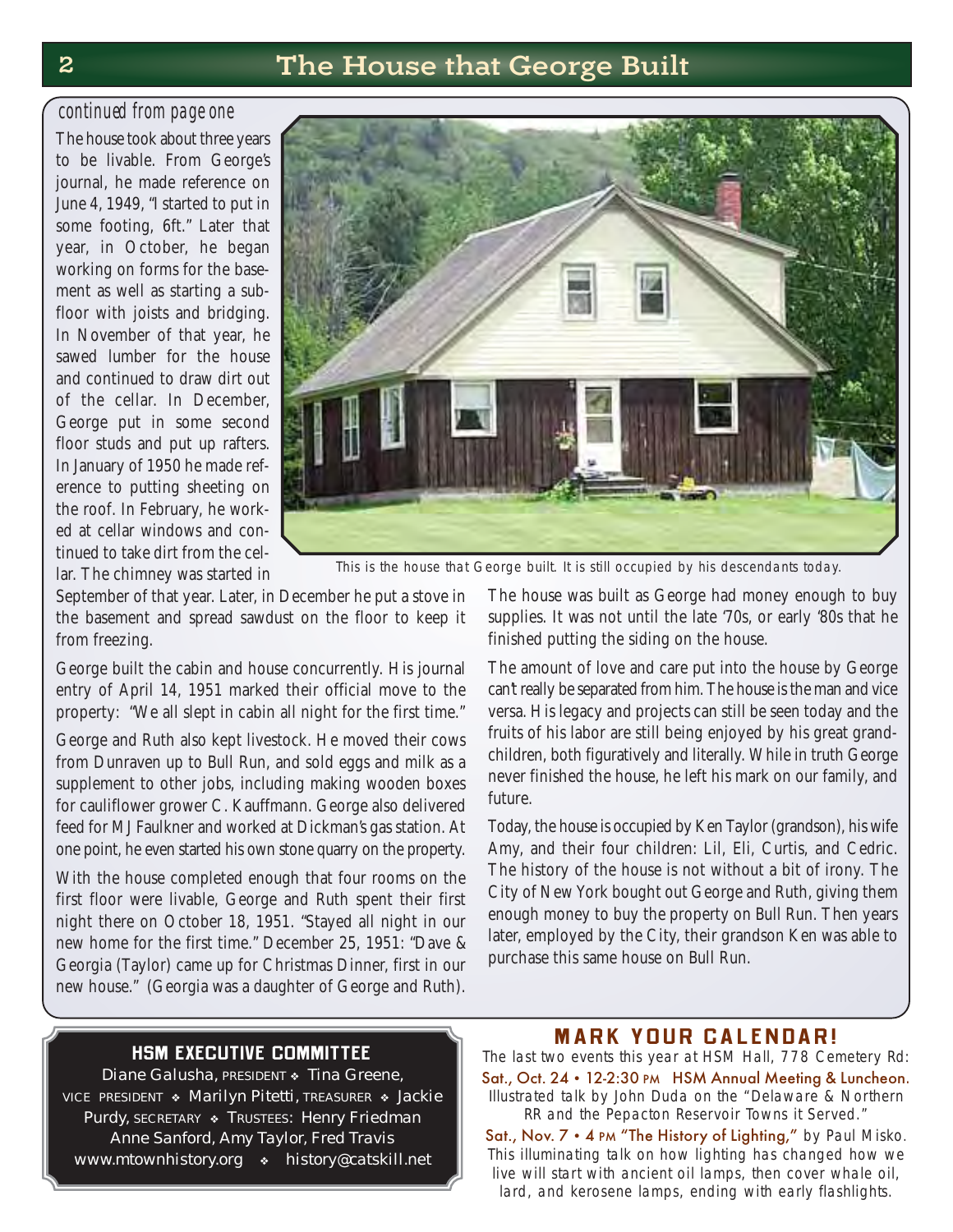### "Our Darling, Lulu May": A Tale of Two Stones 3

#### **By Roger Davis**

Lulu May Scott, the daughter of Adam J. and Sarah E. Scott, was born 1879 and died at the tender age of 6 years, 8 months and 21 days on January 21, 1885.

Recently a local bottle digger was busy at his task and happened upon Lulu's headstone in the waters of the East Branch of the Delaware River. With some effort and muscle the digger was able to retrieve the very heavy marble stone and brought it to the attention of a member of the Historical Society of **Middletown** 

It turns out the stone originated in the Margaretville Cemetery. Inspection of the burial plot revealed that a newer and much larger stone for the Scott family had been erected and a smaller individual stone for Lulu had been placed along with one for her brother, Cecil. It is assumed that when the new stones were erected, perhaps by their sibling Araminta who lived until 1934, the older stone was discarded. The location where it was found may have been the Scott family farm, which a June 21, 1946 Catskill Mountain News article said was located about a mile from the Village of Margaretville.

Adam J. Scott was a well-respected contractor and builder who was born August 7, 1849 in Andes, coming to Margaretville in 1889. He had already constructed many buildings in the Andes area, and was equally prolific in Margaretville. He eventually designed and built more than 30 houses and commercial structures in the village alone.

Adam was a founder, Elder and faithful leader of the First Presbyterian Church. He married Sarah E. Hewitt of New



Kingston in 1872. She was the daughter of Jacob Hewitt and



Clarinda Sprague. Born June 29, 1846, Sarah died in 1927, three years after husband Adam (May 22, 1924).

The Scotts had three children: Lulu May, Cecil H., and Araminta Scott Tetley. Cecil was only 19 years old when he died in August of 1906 at his parents' home after a long illness. Like Lulu, we don't know much about Cecil, except that he had been a member of the Margaretville Fire Department.

Araminta was born about 1875 and died October 25, 1934 in Ulster County. She was the widow of Rev. J.W. Tetley, former pastor of St. James Methodist Church.

Now, about that wayward cemetery stone: HSM trustee and Village Public Works Superintendent Henry Friedman and crew have returned it to the family plot, where little Lulu now has two headstones to lament a young life lost.

### Gone Soldiering

HSM's ongoing research into the lives of Middletown's Civil War soldiers led us to Robert Webber Scudder, who served for a year in Delaware County's own 144th Regiment. The 1880 Munsell History of Delaware County/Middletown described Webber as a successful dairy farmer, son of William and Phebe Betts Scudder and grandson of Deacon Jotham and Mary Embree Scudder. Born in 1832, Webber married Hannah, daughter of John W. Boughton, in 1856. He enlisted with Company G, 144th Regiment, and was afterward transferred to the 1st N.Y. Engineer Regiment. Webber and Hannah's children were John, Abram, Carrie, Emma (Mina) and Sarah. Webber's brother James, who had enlisted with the 146th NY, died of disease March 3, 1865 at Armory Square Hospital, Washington. (More Civil War veterans were casualties of disease than died in combat). Webber's cousin, Jackson Scudder (son of Warren W.), was also a CW veteran, who served in the 8th NY Battery.

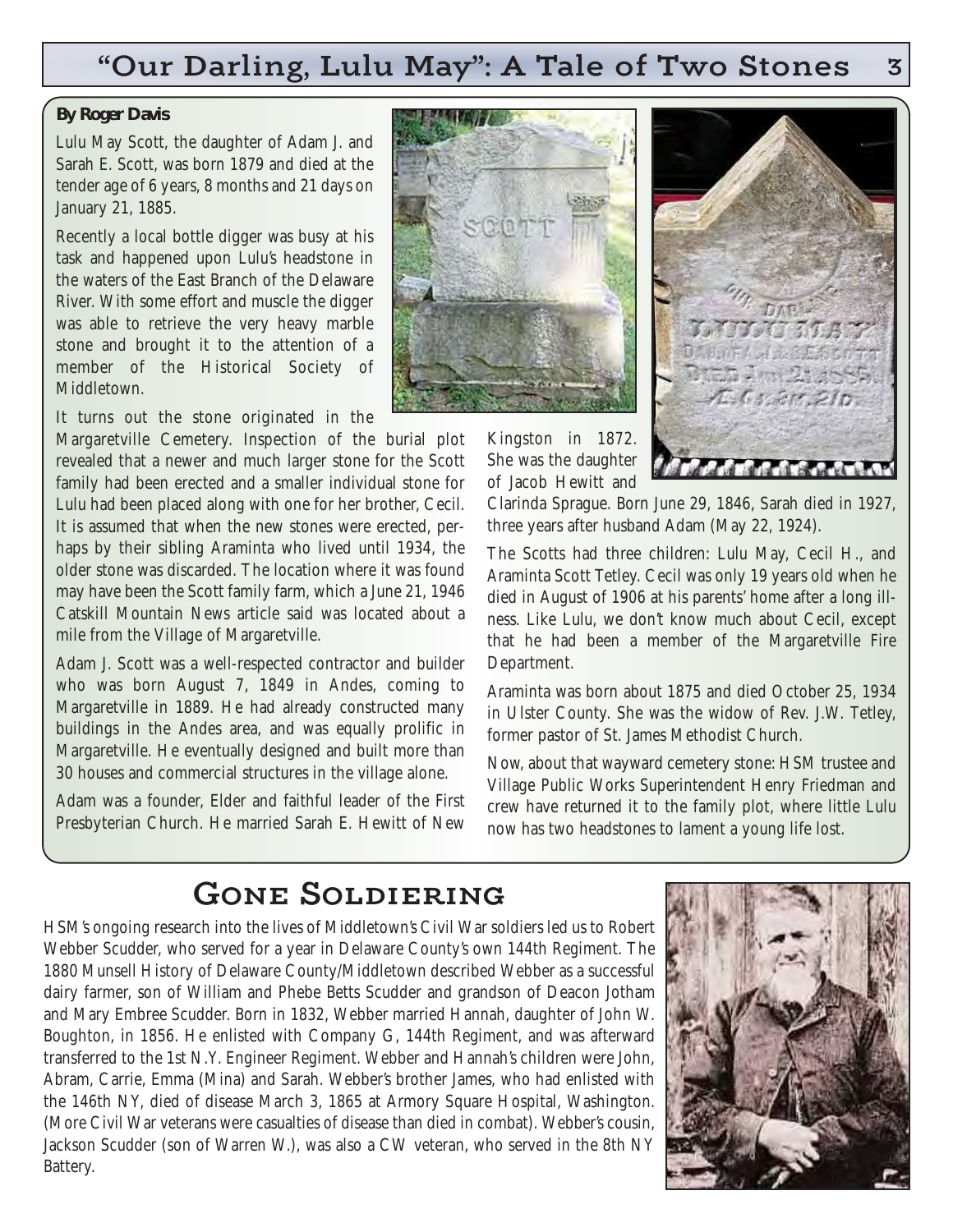### 4 Fourth Annual Living History Cemetery Tour

The Fourth Annual Living History Cemetery Tour was once again a smashing success, drawing 135 people to New Kingston Valley Cemetery June 20. The occasional shower did little to dampen the interest of the audience or the enthusiasm of the stellar cast and awesome docents. Performers pictured are Anne Hersh (below right), Bill Birns (below), Fred Margulies (facing page, top) and John Bernhardt (right, shown with Valerie Day Liles, who came from Virginia to see him portray ancestor Charles Hallock). The table crew included Teddy Margulies and Jane Miller (facing page, center) and other stalwart volunteers. DVDs of the tour are available for purchase at HSM events this fall or by calling 845-586-4973. For details on the event, and many more photos, visit www.mtownhistory.org.





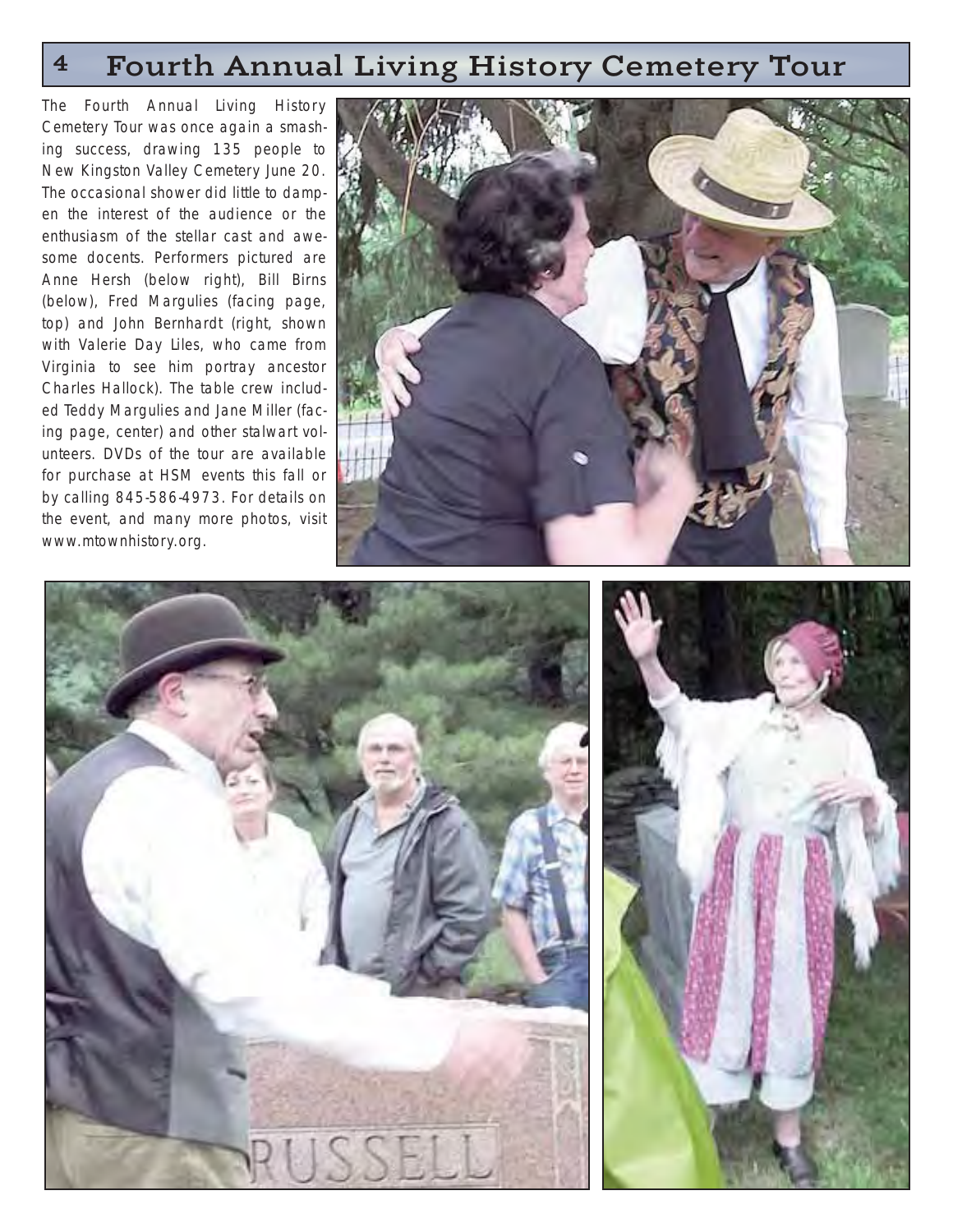### New Kingston Valley Cemetery on June 20







## THE PAST AS A PRESENT!

Looking for a meaningful holiday or birthday gift for a loved one or a treasured friend? Consider making a donation to HSM or purchasing an HSM gift membership in their name. Our work to preserve local history will reflect the love they feel for their community and its heritage and we'll say so in a personalized card!

#### HONOR A loved one

Have you recently lost someone special? A donation to HSM in memory of a history-loving friend or relative will be gratefully received and acknowledged.

#### Consider a **BEQUEST**

Please consider naming HSM in your will to help ensure the preservation of local history well into the future.

#### Easy ways to give

Do you shop on Amazon? Start at smile.amazon.com/ch/01-0834413 and name the Historical Society of the Town of Middletown, Delaware County as the beneficiary of a percentage of your purchase. It's simple and painless.

**Are you a Freshtown shopper?** Find the HSM card hanging on the cash register at the checkout and on occasional visits ask the clerk to scan it to transfer 500 Greenpoints to HSM. At the end of the year, we'll get a check from this community-minded retailer.

**Feeling generous today?** Visit www.mtownhistory.org , go to Support Us, and make a tax deductible donation through PayPal. We thank you!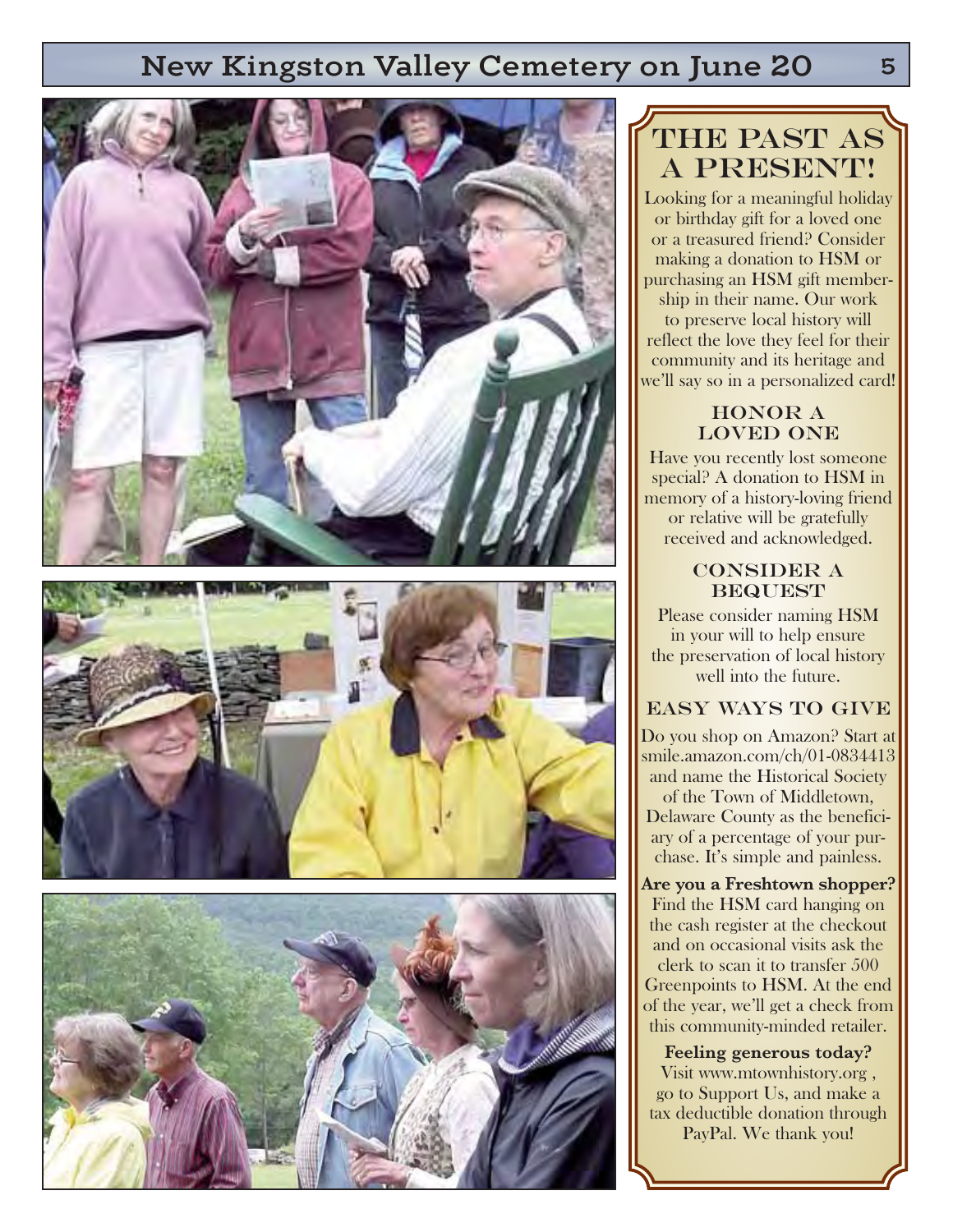### 6 Rock of Ages: Grave Scrubbers Strike Again!





Thirteen cemetery enthusiasts gathered at the Clovesville Cemetery in Fleischmanns for a gravestone cleaning workshop on August 8 led by Marianne Greenfield, (center in group photo) and hosted by cemetery caretaker Joanie Merwin (far left). Pam Kelly (above) drove more than three hours from Pennsylvania to attend, taking on the stone of British native Elizabeth Brindley as her project. Brock Warner (left) cleaned algae and grime from a lamb atop the stone of four-year-old Julia Francis, who died in 1859. Go to the HSM website, and click on the August 8 event listing for a gallery of images.

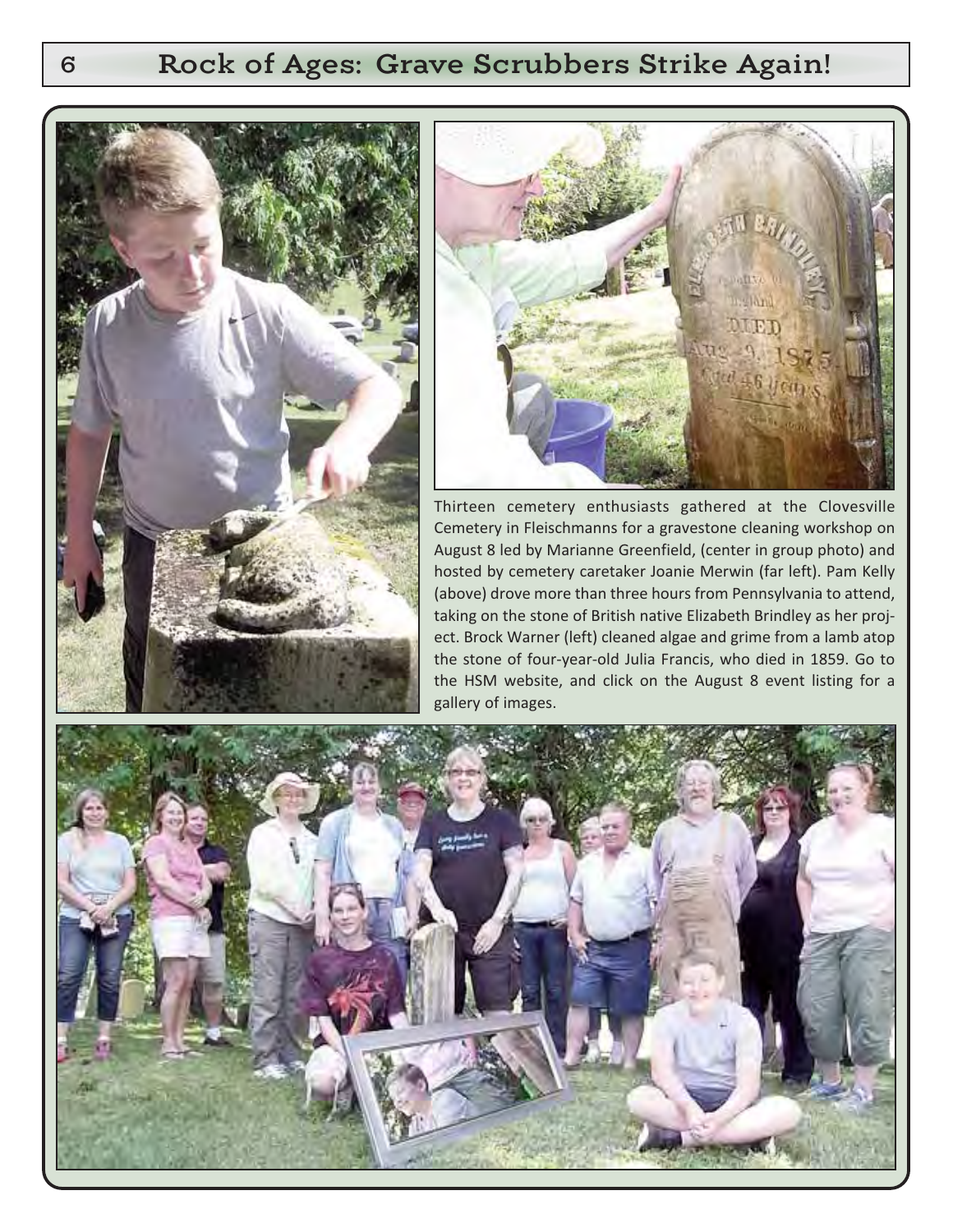### Round About Local History This Summer

![](_page_6_Picture_1.jpeg)

Lucy Wood and Joseph Mungavin of Walton were among partiers July 19 when HSM celebrated its 10th anniversary with a square dance and ice cream social. The Tremperskill Boys served up the music and a good time was had by all.

![](_page_6_Picture_3.jpeg)

#### Save Wawaka Hose!

This classic structure, built in 1916 by Daniel Humphrey for Halcottville's first fire department, formed in 1910, housed a hand-drawn cart, 300 feet of hose, several ladders and other equipment. The little building on Main Street cost \$675 to construct. In dire need of stabilization and restoration, it will require much more than that to bring it back to its original reassuring splendor. Members of HFD and its Auxiliary have mounted a campaign to raise the funds to save this irreplaceable piece of local history. Send your tax-deductible contributions to HFD, PO Box 97, Halcottsville NY 12438.

![](_page_6_Picture_6.jpeg)

### STITCHIN' TIME

Jenny Liddle found this quilt top in the attic of her house in Bragg Hollow, and solicited the talents of the Catskill Mountain Quilters to back and quilt it. After many Mondays of communal stitching, the group finished Emma Morse Davis' handiwork. As related in the Spring 2015 Bridge, Emma stitched these blocks in the late 1930s, when she lived with her daughter and son-in-law, Mary and Elmer Bussy on the Bussys' Bragg Hollow, Halcottsville farm, now the home of Jenny and Dick Liddle. Emma passed away in 1945. Her quilted legacy lives on.